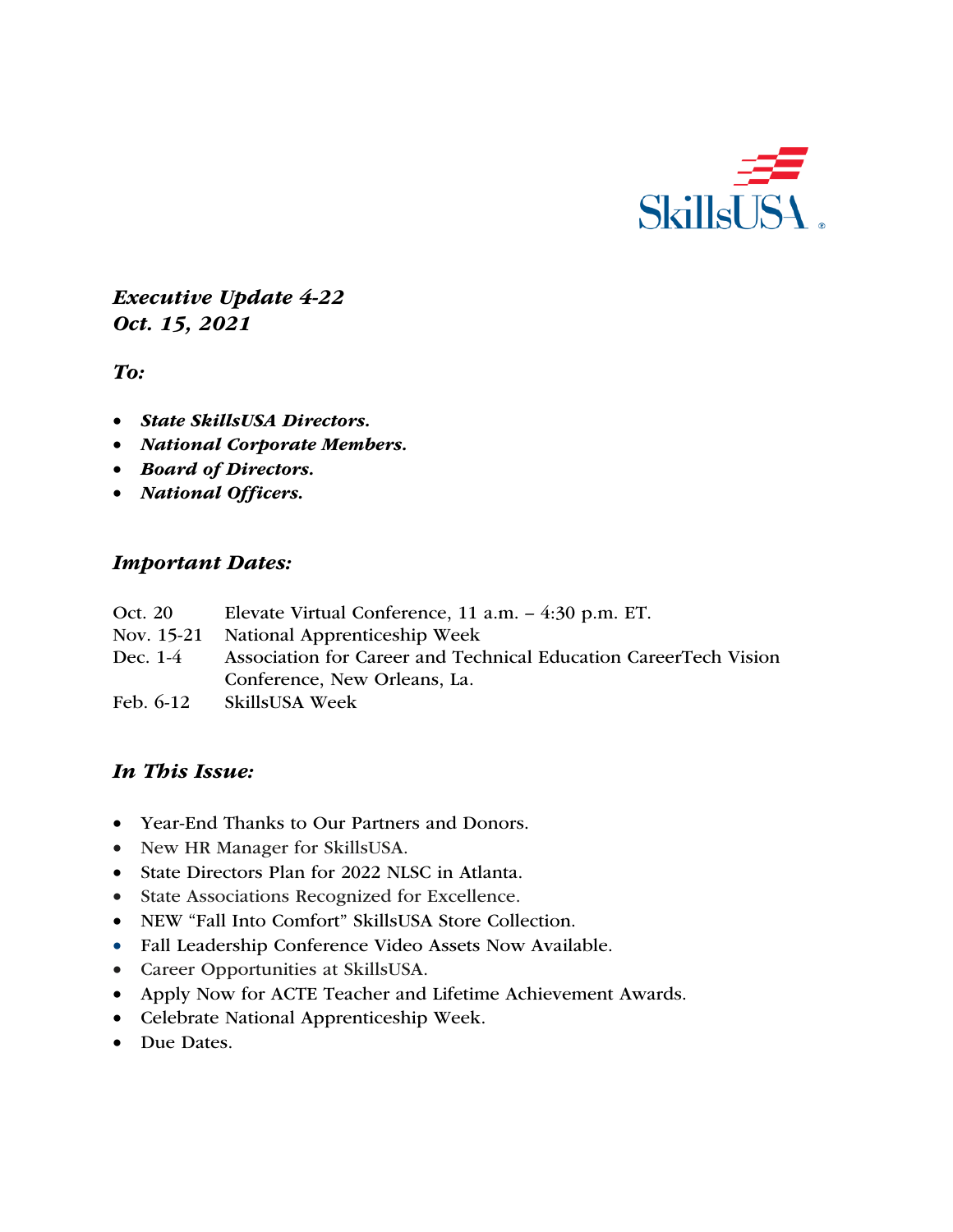# *Year-End Thanks to Our Partners and Donors*

SkillsUSA recently thanked its generous partners and donors through the Corporate Donor Year-End Report and Individual Donor Year-End Newsletter. This support generated over \$7.18 million for the organization last fiscal year, with almost \$80,000 from individual donors. Stay tuned for SkillsUSA's "Giving Tuesday" campaign, which includes a \$10,000 match from our friends at CareerSafe.

# *New HR Manager for SkillsUSA*

We're pleased to announce that Lolita Johnson has joined SkillsUSA as our Human Resources Manager. She brings over 14 years of experience in human resources management, and she prides herself in developing great relationships between employees and employers. Her passion for providing solutions while advocating for both employers and employees will help SkillsUSA build and enhance our HR infrastructure through technology, compliance and people. Lolita holds a Bachelor of Arts degree in sociology with a concentration in human resources development. Please join us in welcoming Lolita Johnson to the SkillsUSA team!

# *State Directors Plan for 2022 NLSC in Atlanta*

On Oct. 4-7, more than 60 SkillsUSA state directors and staff gathered in Atlanta for their annual Professional Development and Training Conference. The conference centered on the successful transition of the SkillsUSA National Leadership and Skills Conference (NLSC) to Atlanta in 2022. SkillsUSA sponsoring partners for the event included CareerSafe, NASSCO and NRCA. Read the full story here.

# *State Associations Recognized for Excellence*

The SkillsUSA State Standards of Excellence Program experienced growth in 2021, its fifth year, as 38 states were recognized and received recognition. The purpose of the program is to ensure state associations have policies, procedures and structure in place on an annual basis that deliver a high level of service to membership. For more information and names of the states recognized for their outstanding work, read the full story here.

# *NEW "Fall Into Comfort" SkillsUSA Store Collection*

The SkillsUSA Store has launched a new "Fall Into Comfort" clothing collection. The clothes feature collegiate- and outdoor-style apparel, hats, drinkware and bags for that perfect SkillsUSA fall look. New T-shirts, long-sleeve shirts and hoodies from League Apparel offer the ultimate comfort in your day-to-day life. See the collection here on the SkillsUSA Store.

# *Fall Leadership Conference Video Assets Now Available*

The Office of Communications has created a multitude of video assets for state directors to use at fall leadership conferences. There are two messages from the national officer team, a greeting from Chelle Travis, music videos for the "SkillsUSA: